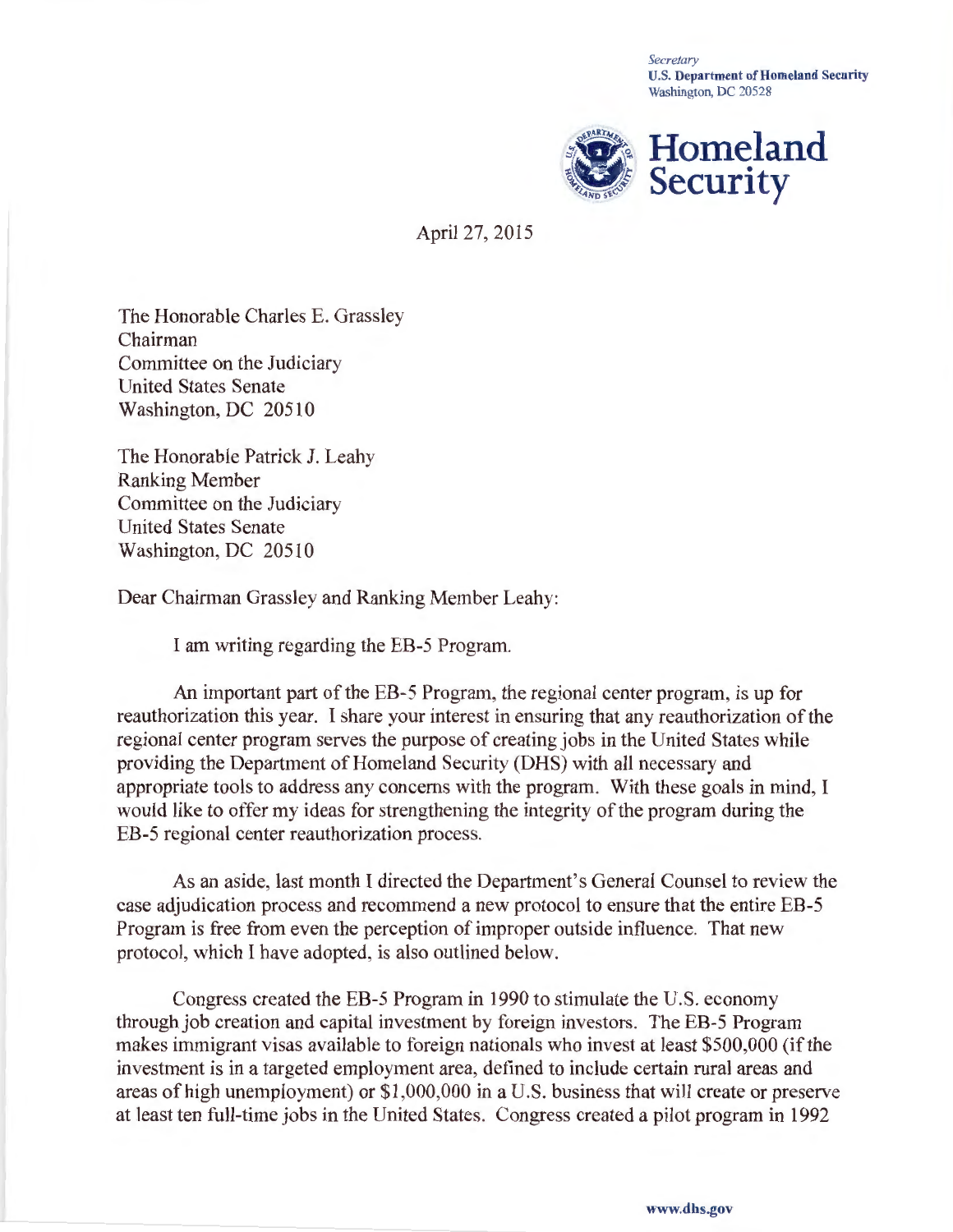to set aside an allocation of EB-5 visas for investors in regional centers designated by what was then the Immigration and Naturalization Service (INS); this program is now administered by U.S. Citizenship and Immigration Services (USCIS). A regional center is an economic entity, public or private, which promotes economic growth, regional productivity, job creation, and increased domestic capital investment. Investors participating in the EB-5 Program through a regional center (which, in recent years, has been the vast majority of participants) may demonstrate the required job creation indirectly rather than directly. Since 1992, the regional center program has been subject to statutory sunset and reauthorization; the current statutory authorization expires September 30, 2015.

Over the past few years, USCIS has taken a number of steps internally to overhaul and improve the administration of the EB-5 Program. USCIS realigned the program into the Immigrant Investor Program Office (IPO), and relocated it to Washington, D.C., with a director dedicated exclusively to EB-5 adjudications. USCIS also created a Fraud Detection and National Security EB-5 Division (FDNS EB-5) and embedded its personnel within the IPO to work alongside adjudication officers. FDNS EB-5 identifies application concerns through its background check functions and has developed strong relationships with U.S. Immigration and Customs Enforcement (ICE), the Federal Bureau of Investigation, the Securities and Exchange Commission, the U.S. Department of State, and U.S. Attorneys' Offices to assist in investigating EB-5-specific fraud and to address other EB-5 concerns as they arise.

In addition, USCIS has invested in the specialties needed to manage the complex EB-5 caseload by hiring staff with expertise in economics, law, business, finance, securities, and banking to review cases and to enhance consistency, timeliness, and integrity within the program. In May 2013, USCIS published a comprehensive, 27-page policy memorandum to guide EB-5 adjudications, further improving consistency across cases.

While we have accomplished much to improve the EB-5 Program, there is still much more to do that requires Congress's help. In the past, we have unsuccessfully sought from Congress a number of statutory enhancements to the EB-5 Program's integrity, including the express ability to terminate a regional center for national security or fraud-related concerns. S. 744, the bipartisan comprehensive immigration reform bill that passed the Senate in 2013 and was supported by many members of this Committee, contained several such key enhancements. Unfortunately, that bill was not taken up by the House of Representatives.

As you consider reauthorization of the EB-5 Program, we respectfully request that you consider a number of key enhancements that would strengthen the integrity and viability of the program as a whole.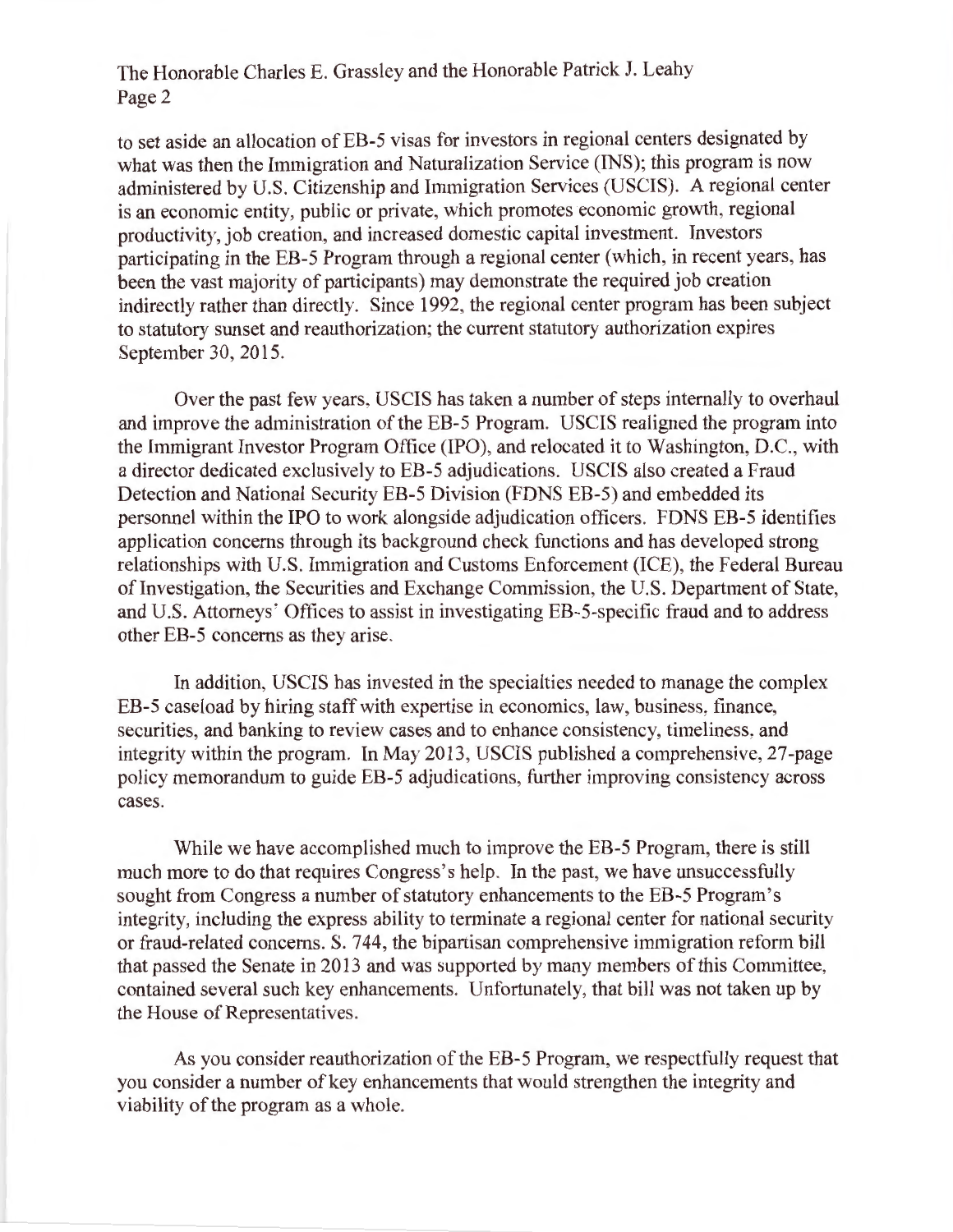*Authorize USCIS to Quickly Act on Criminal and Security Concerns.* Under current law, USCIS may terminate a regional center's designation only if the center is no longer promoting economic growth. Criminal activity or national security concerns are not provided as a basis to terminate a regional center. We propose that Congress authorize USCIS to terminate a regional center's designation where there is criminal activity or national security concerns. We further propose that Congress authorize USCIS to deny regional center applications where USCIS finds a significant risk of fraud and/or abuse, as well as to deny or revoke any EB-5-related application or petition due to fraud, misrepresentation, criminal misuse, or threats to national security:

*Protect Investors by Regulating Regional Center Principals and Associated Commercial Enterprises.* USCIS should be authorized to prohibit persons from participating in regional centers and associated commercial enterprises based upon certain criminal violations and fraud- or securities-related civil violations. In addition, all regional center principals should be required to be U.S. citizens or lawful permanent residents.

*Enhance Reporting and Auditing.* USCIS should be authorized to enhance the regional center annual reporting process. Specifically, USCIS should be authorized to consider requiring, as appropriate, certification of the center's continued compliance with U.S. securities laws, disclosure of any pending litigation, details of how investor funds were utilized in the project, an accounting of the direct and indirect jobs created, and the progress towards completion of the investment project. These annual reports should be publicly disclosed, to facilitate public oversight of the program and to encourage investor protection. We further propose the creation of an EB-5 Integrity Fund, into which regional centers would pay \$20,000 per year, to underwrite audit and site visits.

*Provide Sanction Authority.* To enable USCIS to act proportionately where warranted, USCIS should be authorized to sanction regional centers with fines or temporary suspensions where appropriate. This new authority would complement USCIS's existing authority to terminate regional centers on the basis of no longer promoting economic growth.

*Improve Integrity of Targeted Employment Areas (TEAs). To prevent* gerrymandering (i.e., using isolated or atypical locations to demonstrate high unemployment), we propose limiting TEAs to a specified number of contiguous census tracts. TEAs would be defined to also include closed military bases.

*Increase Minimum Investment Amounts.* Because the minimum investment amounts have not been adjusted since the program was created 25 years ago, the statutory minimums should be increased both for investments into TEAs and for investments in other areas. USCIS intends to exercise its authority to raise the minimum investment by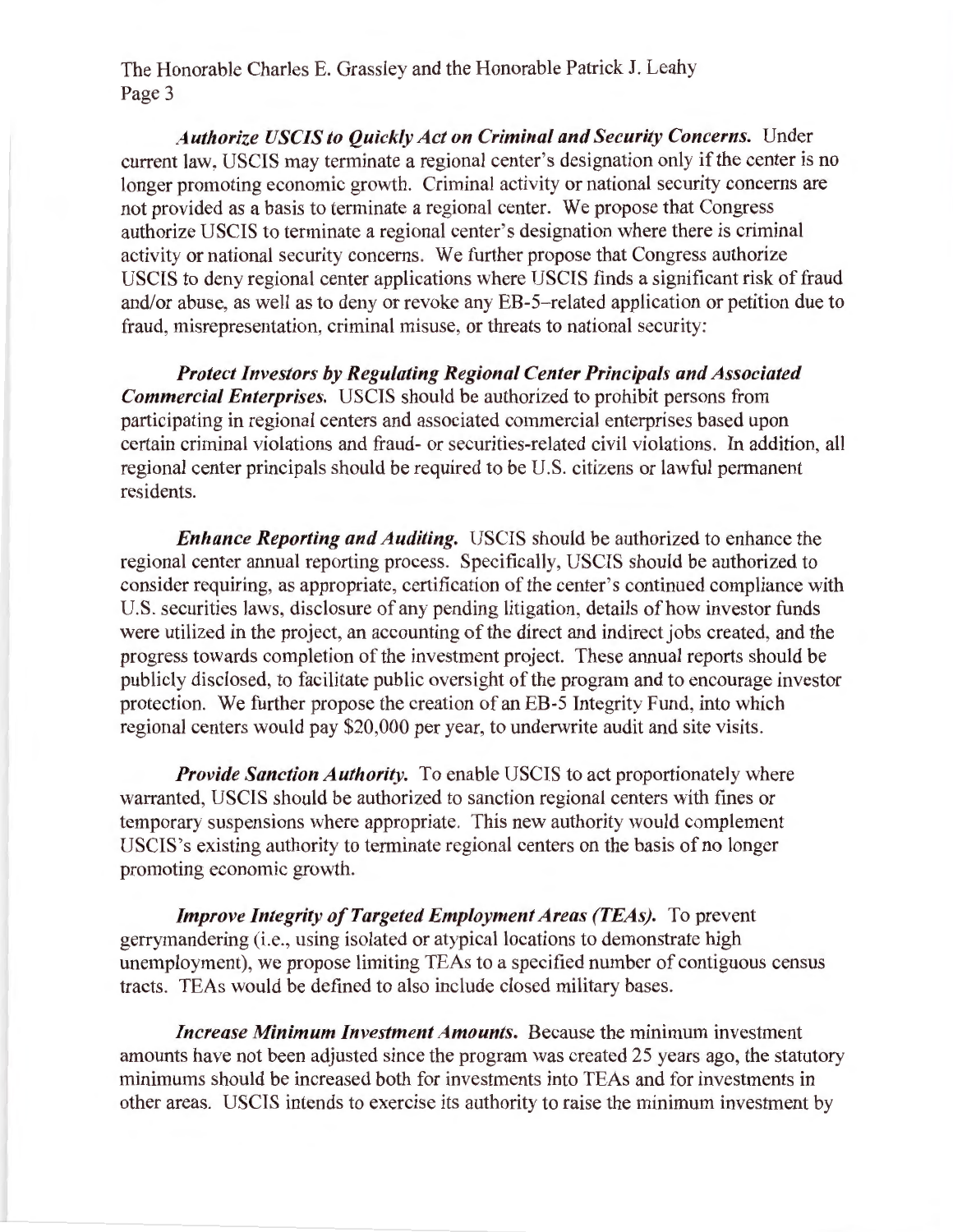regulation, but an increase in the statutory minimum investment would ensure that these increases endure. In addition, we encourage Congress to consider linking minimum investment thresholds to widely accepted inflation indices, so that future applicants will be held to consistent requirements for program participation.

*Require Business Plan Filings in Advance of Investor Filings.* To improve program efficiencies and reduce the potential for investor fraud, USCIS should be authorized to require regional centers to file investment proposals with business plans and other organizational documents in advance of individual investor filings. USCIS intends to propose this filing structure by regulation, but a change via statute would expedite and codify any such regulatory reform.

The reforms outlined above are not novel or complex, but if Congress incorporates them into any reauthorization of the regional center program, I am convinced that they will strengthen its integrity and viability while continuing to serve its underlying purpose of spurring economic growth and creating jobs in the United States.

In addition to important changes that Congress can help us make, I am also doing what I can within my own authority to improve the manner in which EB-5 Program applications and cases are adjudicated. Yesterday I approved a new protocol to regulate the receipts of communications from outside individuals about specific EB-5 cases, and to govern the circumstances under which a senior leader should become involved in individual cases. The protocol reiterates that EB-5 Program processing must be consistent with existing ethics rules and with the principles of transparency, consistency, and avoidance of even the appearance of impropriety. The protocol applies these principles to specific issues as summarized below:

*Contacts with EB-5 Petitioners, Applicants, and Other Stakeholders.* Contacts with EB-5 stakeholders should be directed to the adjudicator of the relevant case and should come through the customer service intake process or through other methods of contact specifically permitted by the regulations governing the implementation of the EB-5 program so that the contact can be tracked and documented. All substantive, non-written communications with petitioners, applicants or their representatives must be documented and stored in the case file.

*Contacts with Members of the U.S. Congress and Congressional Staff.* Although there are many legitimate reasons for congressional communications with DHS about EB-5 Program petitions or applications, DHS employees must be mindful of the importance of responding to such communications in a way that does not create an actual or perceived impropriety. Accordingly, written contacts and questions should be responded to in writing as required by USCIS policy and filed appropriately. Oral communications should be referred to the USCIS Office of Legislative Affairs for proper